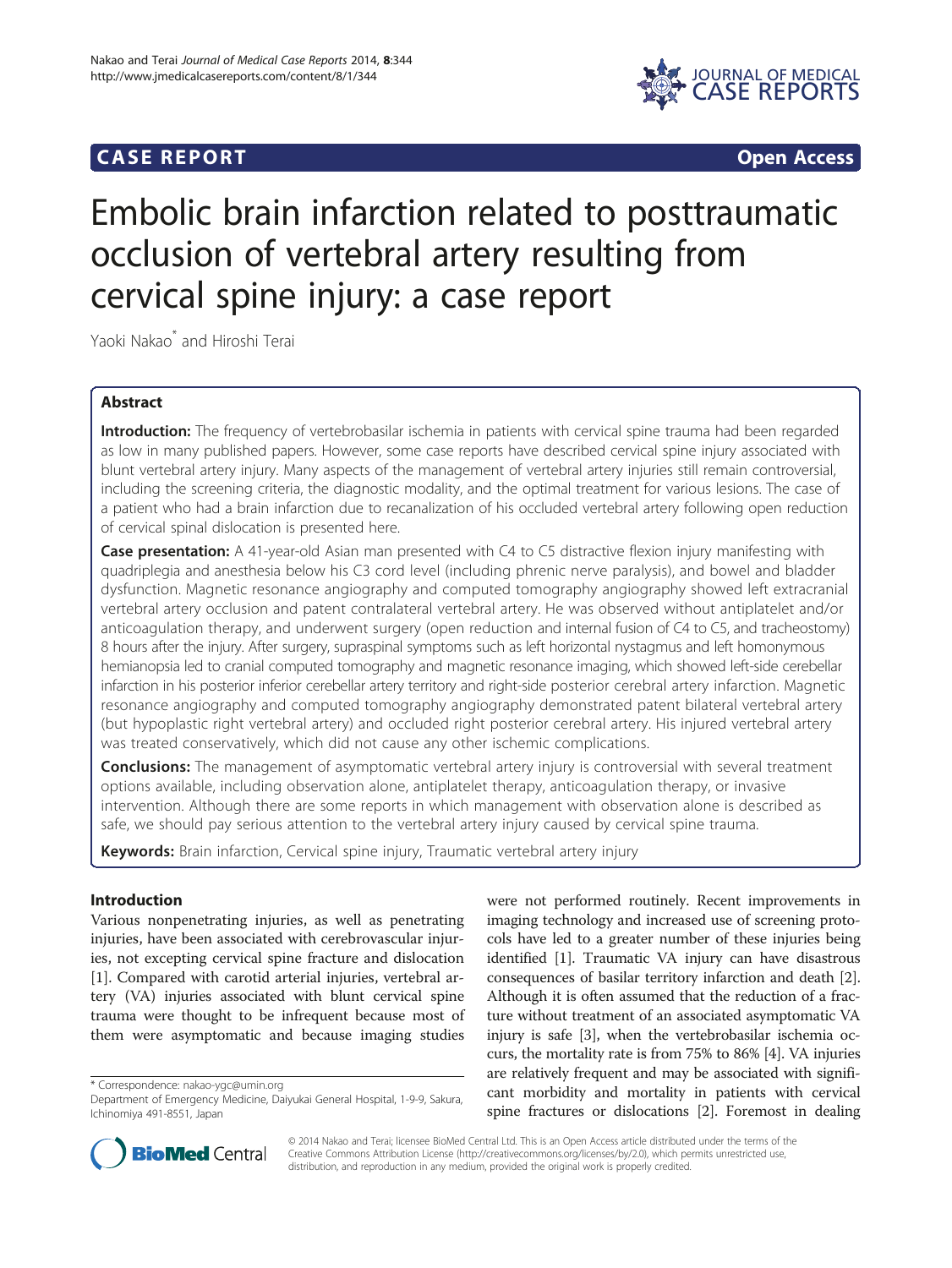with such an unusual but potentially devastating injury is determining whether the injury can be detected and effectively treated before complications occur.

Despite such a situation, well-defined treatment recommendations are still lacking [\[1](#page-4-0)]. We present the case of a patient who had a brain infarction due to recanalization of his occluded VA following closed reduction and open fixation of cervical spinal dislocation, and discuss the management of asymptomatic VA injuries associated with spine trauma.

# Case presentation

A 41-year-old right-handed Asian man was attacked from behind by a cow and he tumbled down. He received a hyperflexion injury when he was struck on the top of his head. He did not lose consciousness but described an immediate loss of power and sensation in both his arms and legs. He was triple immobilized and transferred to the local hospital where cervical spine trauma was suspected. There were no findings from a cranial computed tomography (CT) scan to suggest brain infarction. The unavailability of spine specialists prompted the patient's transfer. He arrived at our institution 6 hours after injury.

Clinical assessment in our hospital found a Glasgow Coma Scale of 15 out of 15 but complete neurologic deficits below the level of C5. Plain X-ray film images obtained at this time showed a C4 on C5 dislocation. Further information regarding the severity of his injury was required, and so a cervical CT scan and magnetic resonance imaging (MRI) were performed.

A CT scan showed a bifacet dislocation with over 50% displacement of C4 on C5 (Figure 1), and the MRI revealed a severely compressed dural tube at C4 to C5 level and high signal intensity in his spinal cord on T2 weighted imaging (Figure [2](#page-2-0)). A sagittal CT showed bilateral dislocation of facet joints. Magnetic resonance angiography (MRA) showed complete occlusion of his right VA.

He was taken to the operating room 100 minutes after arrival. We performed closed reduction and posterior open surgery under general anesthesia. We used pedicle screws on the left side and spinous process wiring for fixation, and local bone was grafted around his C4 to C5 facet joints bilaterally. Plain X-ray film images obtained just after the surgery showed good fixation (Figure [3\)](#page-2-0).

He demonstrated consciousness deterioration associated with repeated vomiting and left hemianopsia. These symptoms led us to examine his brain. There were low dense lesions in his right posterior lobe and left cerebellum (Figure [4](#page-3-0)). MRA showed occlusion of his right posterior cerebral artery and recanalization of his occluded left VA (Figure [5\)](#page-3-0). This seemed to be due to distal embolization of the clot around the occluded vessel. We did not administrate tissue plasminogen activator because actual onset was unknown and because he was on the intensive perioperative management. Left hemianopsia has remained although there was no additional event.

# **Discussion**

We present the case of a 41-year-old man with a bilateral cervical facet joint dislocation associated with unilateral VA injury, treated by closed reduction and posterior fixation. After surgery, he demonstrated an episode of brain infarction. In this case, brain infarction seemed to be caused by artery-to-artery embolization that originated from recanalized VA. Perhaps, VA occlusion on the dominant side caused by cervical spinal dislocation led to

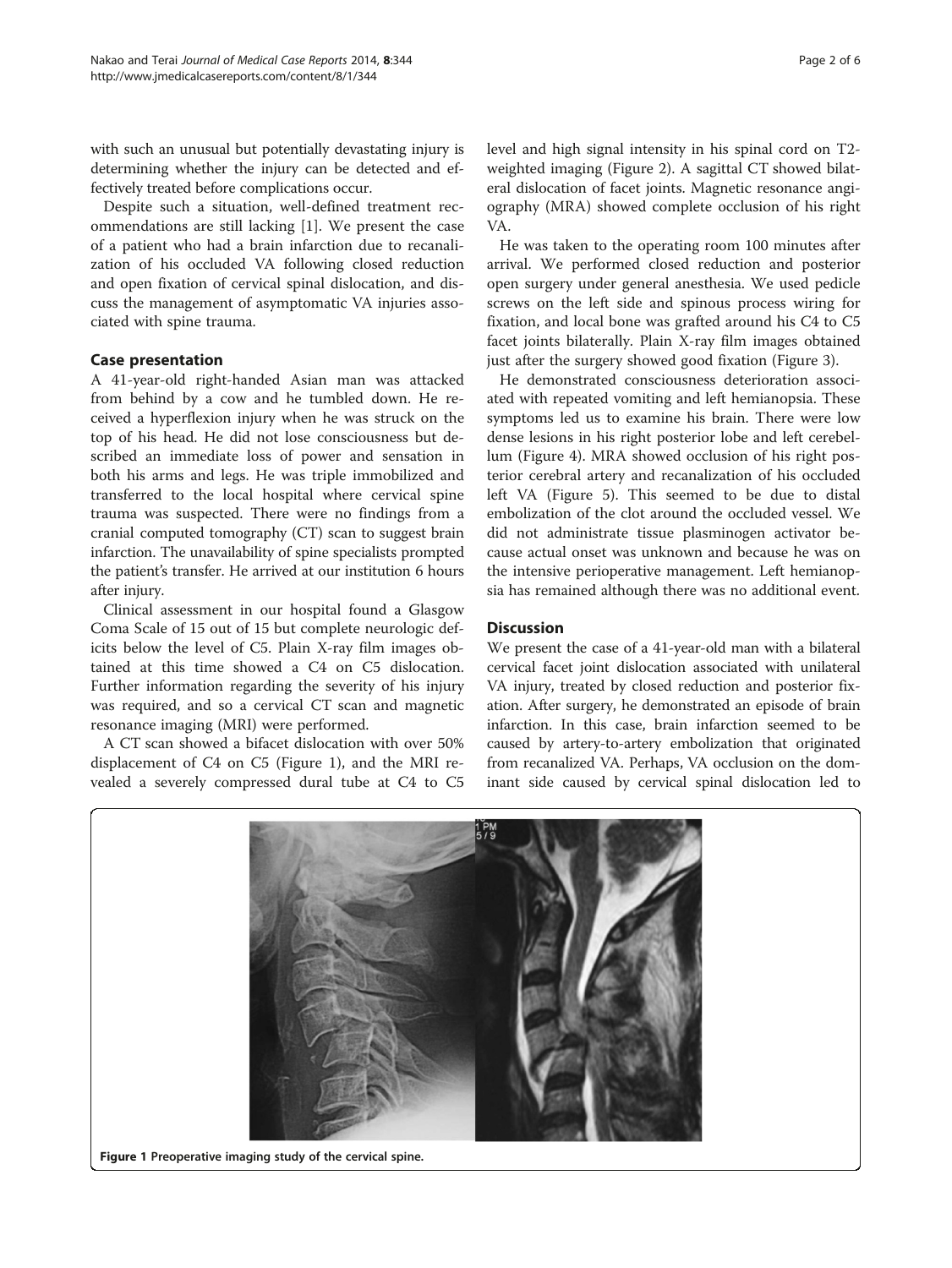<span id="page-2-0"></span>

cerebellar infarction in his posterior inferior cerebellar artery territory due to hemodynamic compromise or arterial dissection.

The incidence of VA injury ranges from 0.075% to 0.77% of blunt trauma admissions [[1,4,5\]](#page-4-0). When asymptomatic patients are screened for blunt cerebrovascular injuries, the incidence rate rises to 1% of all patients with blunt trauma and as high as 2.7% in patients with an Injury Severity Score >16 [\[6,7](#page-4-0)]. The possibility of association with cerebrovascular injury rises to approximately 17.2 to 25.5% in 'high risk' patients who satisfy the Denver screening criteria for blunt cerebrovascular injury [[8,9\]](#page-4-0).

Some reports [\[10,11\]](#page-4-0) have described patients with cervical spinal trauma who had rapidly fatal neurologic disorders suggestive of serious vertebrobasilar insufficiency. In fact, the time course of vertebrobasilar ischemia secondary to VA occlusion is variable, ranging from a few hours to several years. In our case, the time course was

24 hours after the injury and 12 hours after the reductive surgery, respectively.

Vessel occlusion may be acute or delayed, secondary to damage to the intimal lining with delayed platelet aggregation, followed by thrombus formation and occlusion [\[3](#page-4-0)[,12](#page-5-0)]. Direct injury from a surrounding structure such as a bony tip also may result in VA injury. An external layer injury may occur and cause a pseudoaneurysm and vessel tear in patients from greater force [\[13](#page-5-0)]. In most cases, the V2 segment that runs through the vertebral foramen of C6 until C2 is affected [\[8](#page-4-0)[,13,14](#page-5-0)], and the vascular lesion usually presents next to the cervical fractures because of its fixation to the spine within the transverse foramen from C1 through to C6. The most frequent site of the VA lesion is C5 to C6 [[3\]](#page-4-0). The type of fracture associated with VA injury is variable. In particular, two types of cervical fractures are associated with higher risk for VA injury respectively: (a) fractures involving the transverse foramen; (b) subluxations. These types

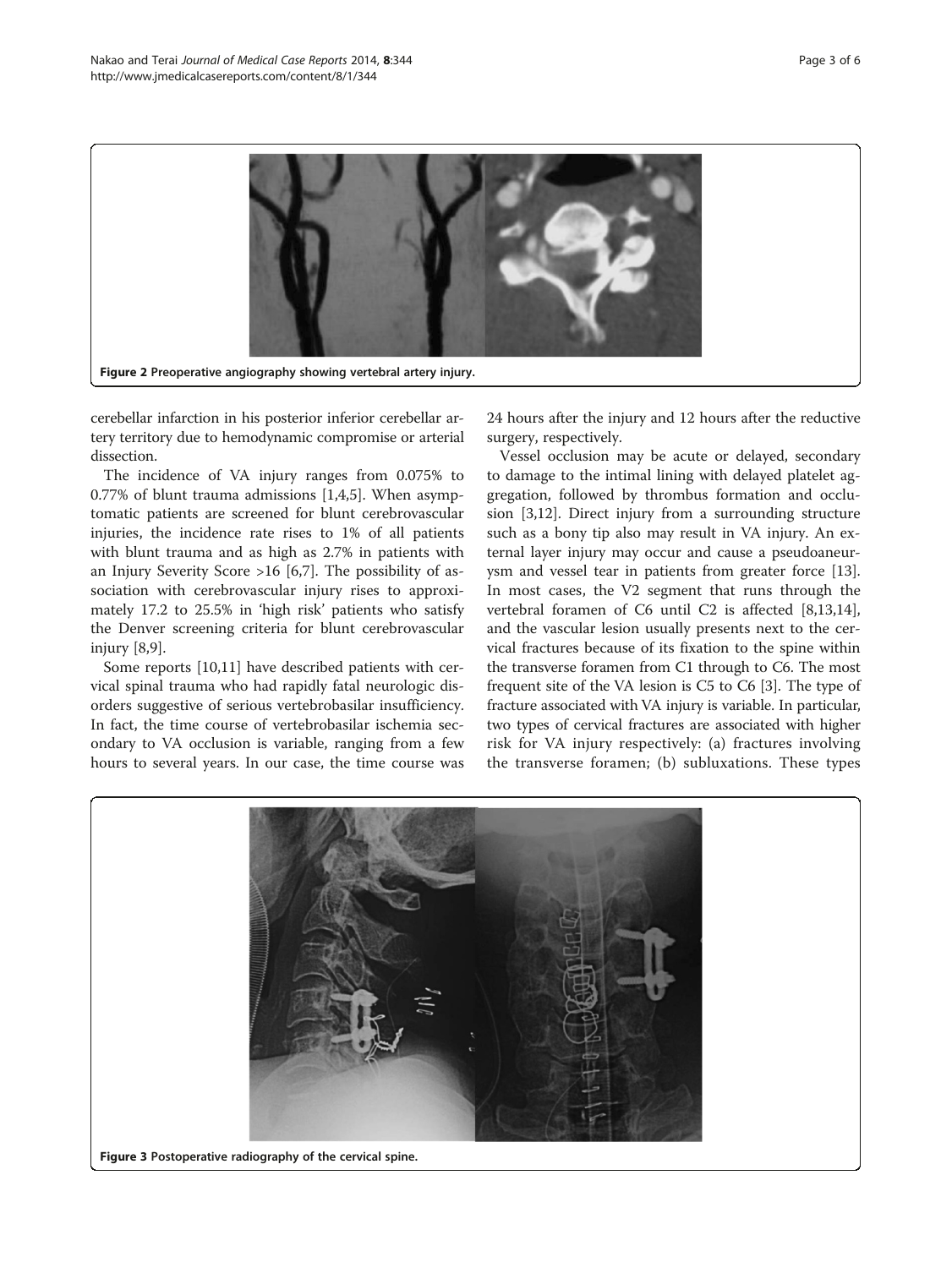<span id="page-3-0"></span>

constitute 46% to 75% of VA injuries associated with cervical trauma [\[15](#page-5-0),[16\]](#page-5-0).

A high clinical index of suspicion remains the most important factor in making the diagnosis [\[17](#page-5-0)]. In patients suspected to have a lesion of the VA after cervical trauma who have altered consciousness, dysarthria, blurred vision, nystagmus, ataxia, or dysphagia, cerebrovascular examination should be indicated [[18](#page-5-0)]. Once a patient is proven to be at risk of VA injury, we should take imaging studies to rule out VA injury and avoid neurological deterioration, even if there are no stigmata of vertebrobasilar insufficiency.

Although there have been no definite standards or guidelines as to what is the most important and optimal imaging study for patients with a suspected VA injury, a broad-scale, less invasive, low-cost, and fast screening program is probably the best way to diagnose lesions [\[7](#page-4-0)]. MRA is quite accurate in the detection of near or total occlusion of the V2 segment noninvasively [\[13,15,18-20](#page-5-0)]. However , slow blood flow in the small vessels on MRA can be confused with occlusion as a result of insufficient resolution [[21](#page-5-0)]. Conventional angiography is superior to MRA in the detection of nonoccluded intimal disruption, which occasionally causes distal embolization; however, it is not performed as the first-line diagnostic procedure because of its invasiveness [\[20\]](#page-5-0). There are some papers regarding computed tomography angiography (CTA) with more than 16-slice scanners as to be equal to conventional angiography in terms of sensitivity [\[19,22,23](#page-5-0)]. In addition, CTA is more widely available, has fewer contraindications, and provides greater spatial resolution than MRA. CTA may become an acceptable alternative to conventional angiography. We willingly indicate multidetector CTA in patients with 'high risk' cervical spine fractures.

Treatment of blunt VA injury remains controversial. Reported treatments for asymptomatic VA injury include supportive management, surgical ligation, radiologic embolization, systemic heparinization, and antiplatelet

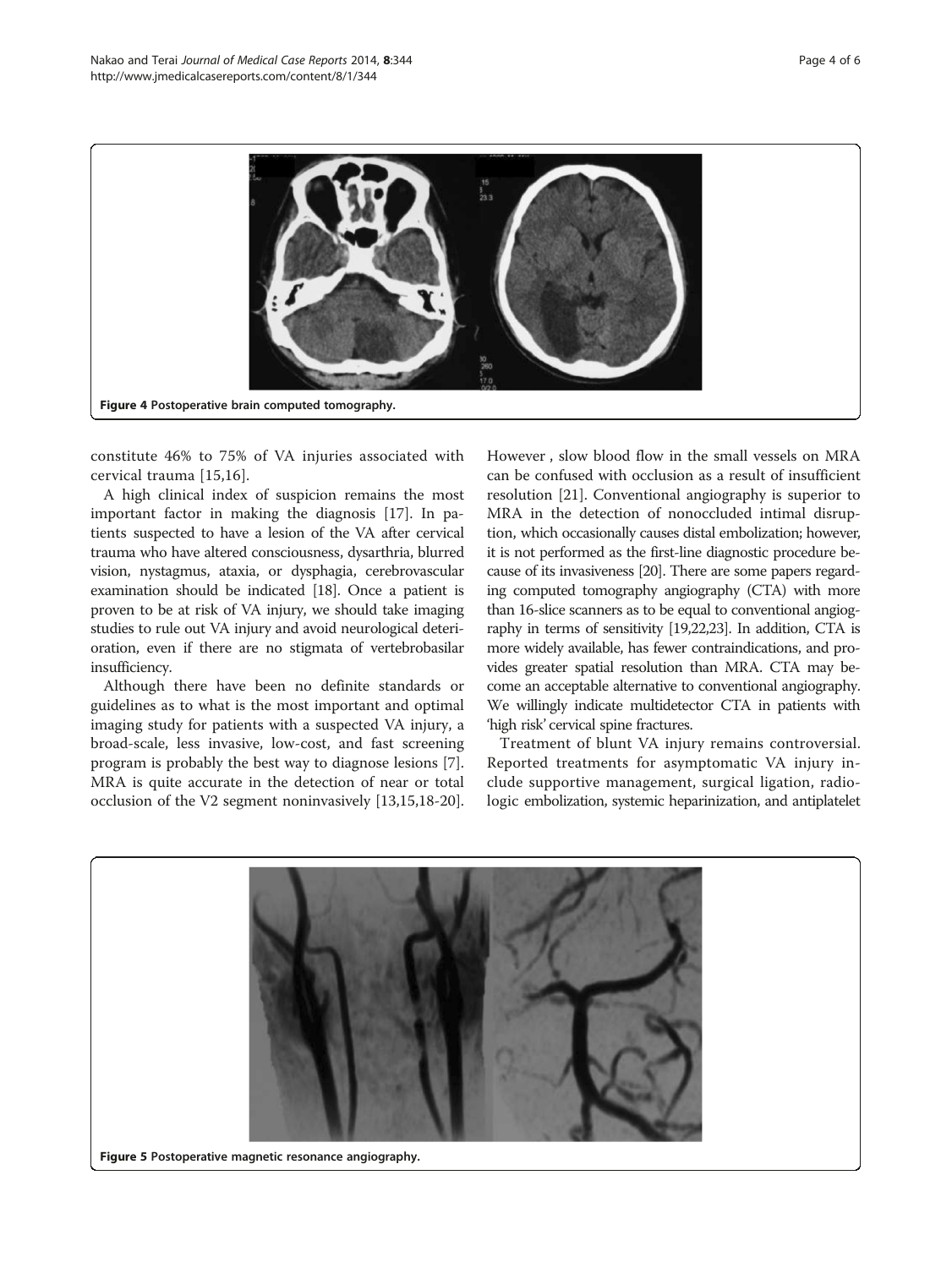<span id="page-4-0"></span>therapy [\[24,25](#page-5-0)]. Management strategies proposed are based on the radiological grade and clinical severity of cervical spine trauma and VA injury, but are still not standardized and vary from anticoagulation to ligation and thrombectomy.

The most frequently used specific treatment is anticoagulation. There have been several studies attempting to evaluate the impact of antithrombotic agents on the progression or development of sequelae of blunt cerebrovascular injuries. A series of retrospective studies [[13,15,26\]](#page-5-0) found that administration of antithrombotic agents reduces the rate of neurologic sequelae after blunt cerebrovascular injuries. The rationale for administration of anticoagulant and/or antiplatelet has been to: 1) minimize clot formation at the site of intimal injury; 2) decrease further propagation of the clot which has formed, allowing the internal fibrinolytic systemic to dissolve the clot; and 3) prevent embolization. However, systemic administration introduces risks of hemorrhagic complications, particularly in multisystem trauma victims. We can reduce the incidence of bleeding complications by avoiding bolus heparin dosing and targeting a lower partial thromboplastin time [4]. Although there has not been a direct controlled comparison of heparinization versus antiplatelet agents in the prevention of cerebral vascular event after VA injury, several studies performed subgroup analysis in an attempt to address this question.

There has been discussion of preemptive embolization of blunt VA injury as primary therapy. This is based on the premise that occlusion of one VA is generally well tolerated. The presence of VA agenesis has been found to be from 1.8% to 3.1% in autopsy study [\[27](#page-5-0)] and unilateral VA dominance is uncommon. Hoshino et al. [[28](#page-5-0)] performed unilateral VA ligation on 15 patients without adverse sequelae on long-term follow-up. However, routine embolization introduces the risk that the contralateral VA may acquire transient flow disturbances, resulting in infarction. There have also been several preliminary studies that have indicated the safety and feasibility of catheter-directed therapy to include embolization of pseudoaneurysms and stenting of intimal injuries [\[29](#page-5-0)].

We gave priority to cervical fixation over treatment of asymptomatic VA injury although, of course, we understood the risk of distal embolization. That is because we tried to decompress the neural structure and stabilize the cervical spine promptly to prevent neurological deterioration and enable early implementation of rehabilitation, and because we intended to avoid bleeding complication in the case that a tracheostoma might be required following the cervical fixation. Perhaps we could achieve reduction and fixation by taking proximal occlusion interventionally. The ideal treatment of patients with cervical spine injuries associated with VA injury might include the help of an interventionist.

### Conclusions

The management of asymptomatic VA injury is controversial with several treatment options available. Although there are some reports in which management with observation alone is described as safe, we should pay serious attention to the VA injury caused by cervical spine trauma. The ideal treatment of patients with cervical spine injuries associated with VA injury whose cervical spine needs immediate fixation might include the help of an interventionist.

#### Consent

Informed consent was obtained from the patient for publication of this case report and accompanying images. The document was written by his wife because the patient could not make a signature by himself due to severe tetraplegia. A copy of the written consent is available for review by the Editor-in-Chief of this journal. The protocols for human procedures used in this study were approved by the ethics committee of our institution.

#### Competing interests

The authors declare that they have no competing interests.

#### Authors' contributions

Both authors are the main health care providers for this patient. Both authors read and approved the final manuscript.

#### Received: 20 March 2013 Accepted: 6 August 2014 Published: 14 October 2014

#### References

- 1. Berne JD, Norwood SH, McAuley CE, Villareal DH: Helical computed tomographic angiography: an excellent screening test for blunt cerebrovascular injury. J Trauma 2004, 57:11–19.
- 2. Yoshihara H, VanderHeiden TF, Harasaki Y, Beauchamp KM, Stahel PF: Fatal outcome after brain stem infarction related to bilateral artery occlusion – case report of a detrimental complication of cervical spine trauma. Patient Safe Surg 2011, 5:18.
- 3. Willis BK, Greiner F, Orrison WW, Benzel EC: The incidence of vertebral artery injury after midcervical spine fracture or subluxation. Neurosurgery 1994, 34:435–442.
- 4. Biffl WL, Moore EE, Eliott JP, Ray C, Offner PJ, Franciose RJ, Brega KE, Burch JM: The devastating potential of blunt vertebral arterial injuries. Ann Surg 2000, 231:672–681.
- 5. Bula WI, Loes DJ: Trauma to the cerebrovascular system. Neuroimaging Clin North Am 1994, 4:753–772.
- 6. Biffl WL, Moore EE, Ryu RK, Offner PJ, Novak Z, Coldwell DM, Franciose RJ, Burch JM: The unrecognized epidemic of blunt carotid arterial injuries: early diagnosis improves neurologic outcome. Ann Surg 1998, 228:462–470.
- 7. Mutze S, Rademacher G, Matthes G, Hosten N, Stengel D: Blunt cerebrovascular injury in patients with blunt multiple trauma: diagnostic accuracy of duplex Doppler US and early CT angiography. Radiology 2005, 237:884–892.
- 8. Biffl WL, Moore EE, Offner PJ, Brega KE, Franciose RJ, Elliott JP, Burch JM: Optimizing screening for blunt cerebrovascular injuries. Am J Surg 1999, 178:517–522.
- 9. Louw JA, Mafoyane NA, Small B, Neser CP: Occlusion of the vertebral artery in cervical spine dislocations. J Bone Joint Surg Br 1990, 72:679-681.
- 10. Okuyama T, Minamida Y, Sasaki T, Horikawa D, Izumiyama O, Mizuguchi M, Shoji T, Kaneko M, Shinya T, Hashi K: Traumatic occlusion of the bilateral vertebral arteries associated with fracture of the cervical spine: a case report. Neurol Surg 1987, 15:1141–1145.
- 11. Tudorache C, Moldovanu A, Esanu A, Moldovanu E, Gherman C, Ichim C, Popescu C, Dabija M, Haba D: The posttraumatic occlusion of the vertebral artery case presentation. Rom Neurosurg 2010, 17:238–245.